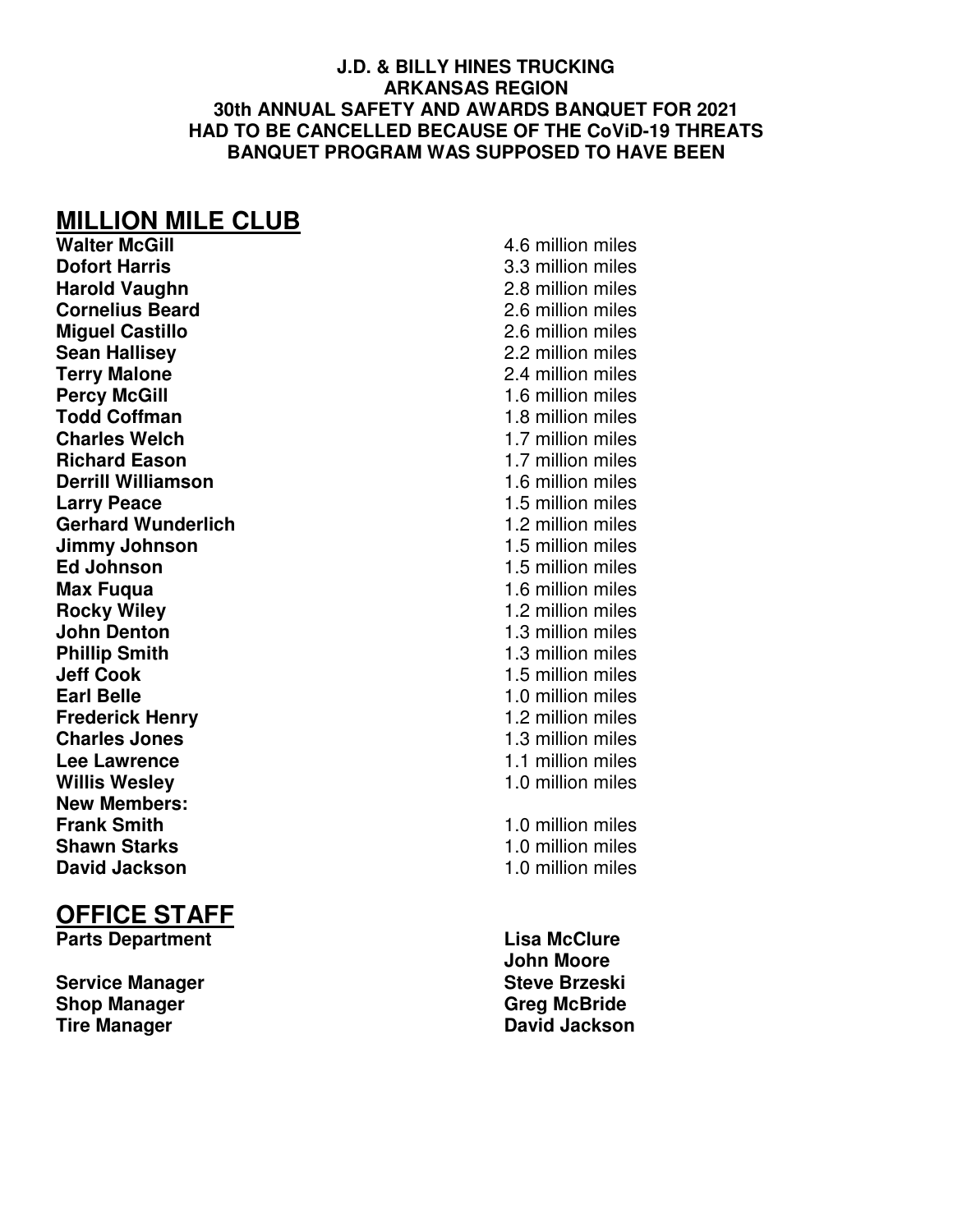#### **Maintenance & Tire Department Chris Sims**

#### **TIRE AWARDS**

This award is given to the drivers with the best drive tire mileage. Long Haul:<br><sup>2rd</sup> Bloop  **3rd Place George McNease** 

| J.<br>Piace.          | George McNease            |
|-----------------------|---------------------------|
| 2 <sup>nd</sup> Place | <b>David Woodard</b>      |
| 1 <sup>rd</sup> Place | <b>Derrill Williamson</b> |
| <b>Short Haul:</b>    |                           |
| 6 <sup>th</sup> Place | <b>Jeffery Cook</b>       |
| 5 <sup>th</sup> Place | <b>Jerome Smith</b>       |
| 4 <sup>th</sup> Place | <b>Rocky Wiley</b>        |
| 3 <sup>rd</sup> Place | <b>Sean Hallisey</b>      |
| 2 <sup>nd</sup> Place | <b>Miguel Castillo</b>    |
| 1 <sup>st</sup> Place | <b>Dofort Harris</b>      |
|                       |                           |

 **Gary Gleason Pascual Gonzalez Joseph Morrow John Hayes Josh McMahan Samuel Grinning Damien Mavis Richard Buck 19 (1998)**<br> **Richard Buck 19 (1998)**<br> **Richard Buck 19 (1999)**<br> **Richard Buck 19 (1999) Danny Stewart** Accounting **Accounting Contract Contract Accounting Laura Bradley Katie Parish Ashley Fant Rita Peters Ronda Roswell Paula Glass Operations** Darlene Wiley  **Roger Buckley Jeff McNeal Andy Thompson Jennifer Curry Louis Bolo Safety Kris Kelley Frankie Harris HR/Recruiting Katye Halliday Kiley Hines Ron Quillin Nakia Anthony Angie Faulkner**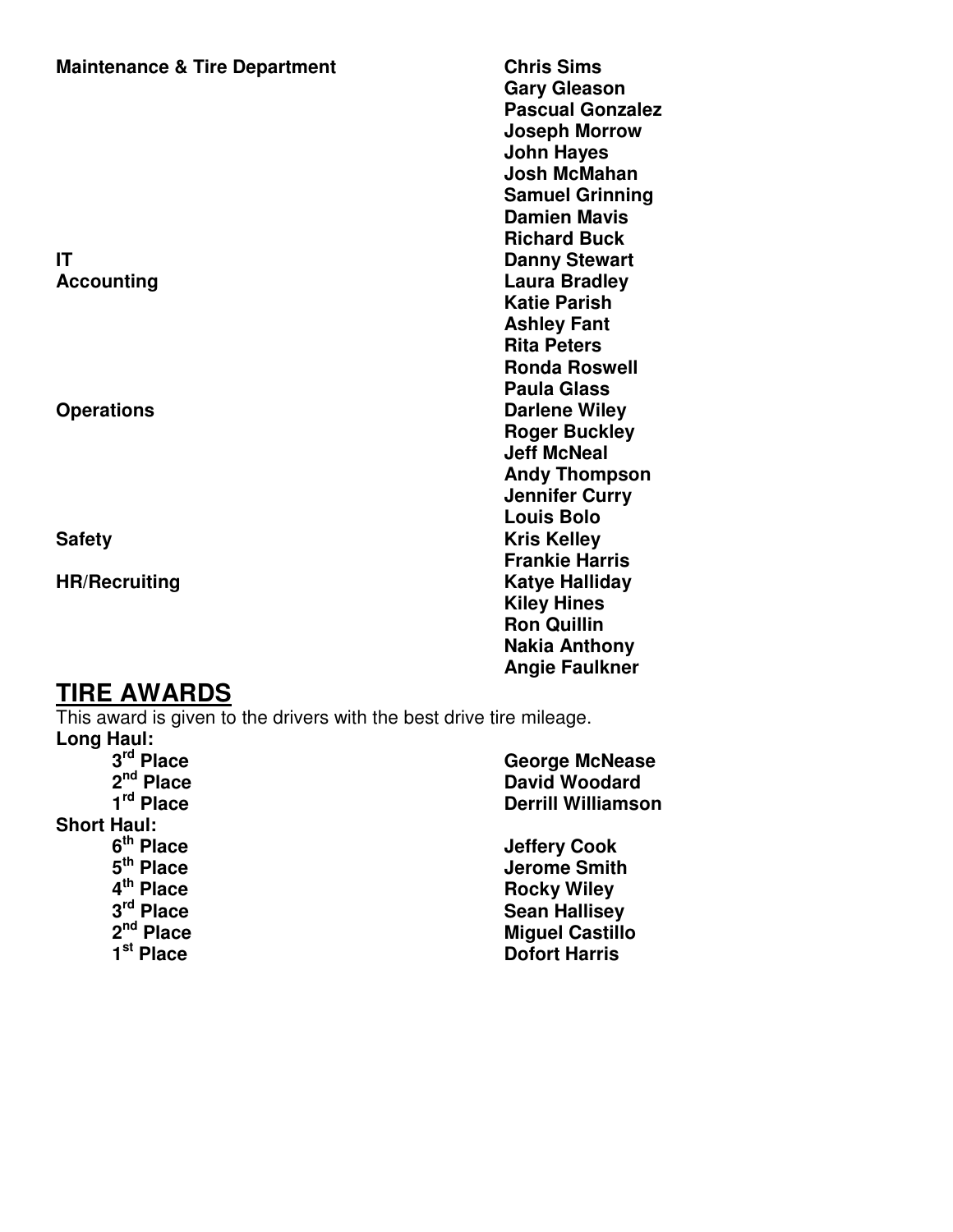#### **SERVICE RECOGNITION**

This award is given one time to recognize when an employee has had no chargeable accidents for a period of one year.

**Paula Glass Andy Thompson David White Antonio Casaneda Lynn Foster Thomas Broach Jacob Bathke Anthony Perdue Daniel Rosberry Lonnie Germany Trey Green Darren Simpson** 

#### **YEARS OF SERVICE AWARDS**

Hines Trucking values and appreciates our employees and would like to honor the following employees for their years of service:

| 3 years  | Jamie Jemerson         |
|----------|------------------------|
|          | <b>John Dodge</b>      |
|          | <b>George Guidry</b>   |
| 4 years  | <b>Eric Diffy</b>      |
|          | <b>Rita Peters</b>     |
|          | <b>Dedric Jones</b>    |
|          | <b>David White</b>     |
|          | <b>Ron Quillin</b>     |
| 5 years  | <b>Jack Brewer</b>     |
|          | <b>Ronda Rowsell</b>   |
|          | <b>Greg McBride</b>    |
|          | <b>John Hayes</b>      |
|          | <b>Roger Buckley</b>   |
| 6 years  | <b>Todd Jones</b>      |
|          | <b>Richard Fowler</b>  |
|          | <b>David Woodard</b>   |
|          | <b>George McNease</b>  |
| 7 years  | <b>Harold Weisel</b>   |
|          | <b>Erik Eskew</b>      |
|          | <b>Jeff McNeal</b>     |
|          | <b>Chris Sims</b>      |
|          | <b>Frankina Harris</b> |
| 9 years  | <b>Kris Kelley</b>     |
|          | <b>Jerome Smith</b>    |
| 10 years | <b>Earnest Nabors</b>  |
|          | <b>Shawn Starks</b>    |
|          | <b>Derrell Woodley</b> |
| 11 years | <b>Joseph Morrow</b>   |
| 12 years | <b>Frank Smith</b>     |
|          | <b>Rocky Wiley</b>     |
|          | <b>Jeff Cook</b>       |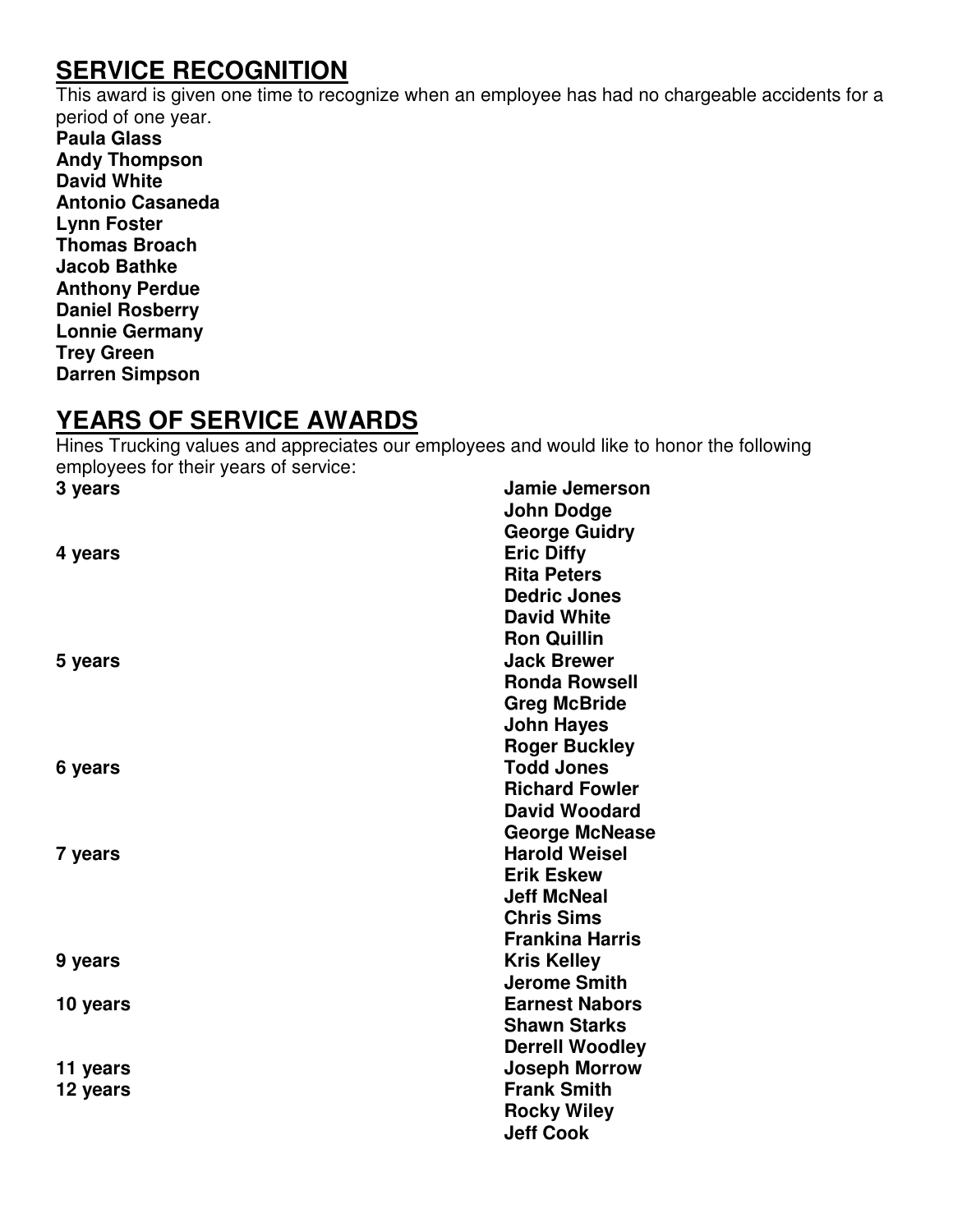| 13 years | <b>Danny Stewart</b>      |
|----------|---------------------------|
|          | <b>Earl Belle</b>         |
|          | <b>Max Fugua</b>          |
|          | <b>Lee Lawrence</b>       |
|          | <b>Charles Jones</b>      |
|          | <b>Phillip Smith</b>      |
| 14 years | <b>Gerhard Wunderlich</b> |
|          | <b>John Denton</b>        |
|          | <b>Ed Johnson</b>         |
| 15 years | <b>Willis Wesley</b>      |
|          | <b>Katie Parish</b>       |
|          | <b>Barden Bradley</b>     |
|          | <b>Pascual Gonzalez</b>   |
|          | Jimmy Johnson             |
| 16 years | <b>Gary Gleason</b>       |
|          | <b>Derrill Williamson</b> |
|          | <b>Darlene Wiley</b>      |
| 17 years | <b>Lisa McClure</b>       |
|          | <b>Terry Malone</b>       |
| 18 years | <b>Laura Bradley</b>      |
|          | <b>Steve Brzeski</b>      |
| 19 years | <b>Charles Welch</b>      |
|          | <b>Sean Hallisey</b>      |
|          | <b>Richard Eason</b>      |
| 20 years | Katye Halliday            |
|          | <b>Kiley Hines</b>        |
|          | <b>Miguel Castillo</b>    |
|          | <b>Larry Peace</b>        |
| 22 years | <b>Percy McGill</b>       |
| 23 years | <b>Todd Coffman</b>       |
| 27 years | <b>Fredrick Henry</b>     |
|          | <b>Harold Vaughn</b>      |
| 29 Years | <b>Cornelius Beard</b>    |
|          | <b>Wayne Morrow</b>       |
| 31 years | <b>Dofort Harris</b>      |
| 42 years | <b>David Jackson</b>      |
| 43 years | <b>Walter McGill</b>      |

## **CUSTODIAN RECOGNITION**

At this time we would like to recognize our shop and grounds custodian for the fine job he does keeping HTI property looking its best.

**Samuel Grinning**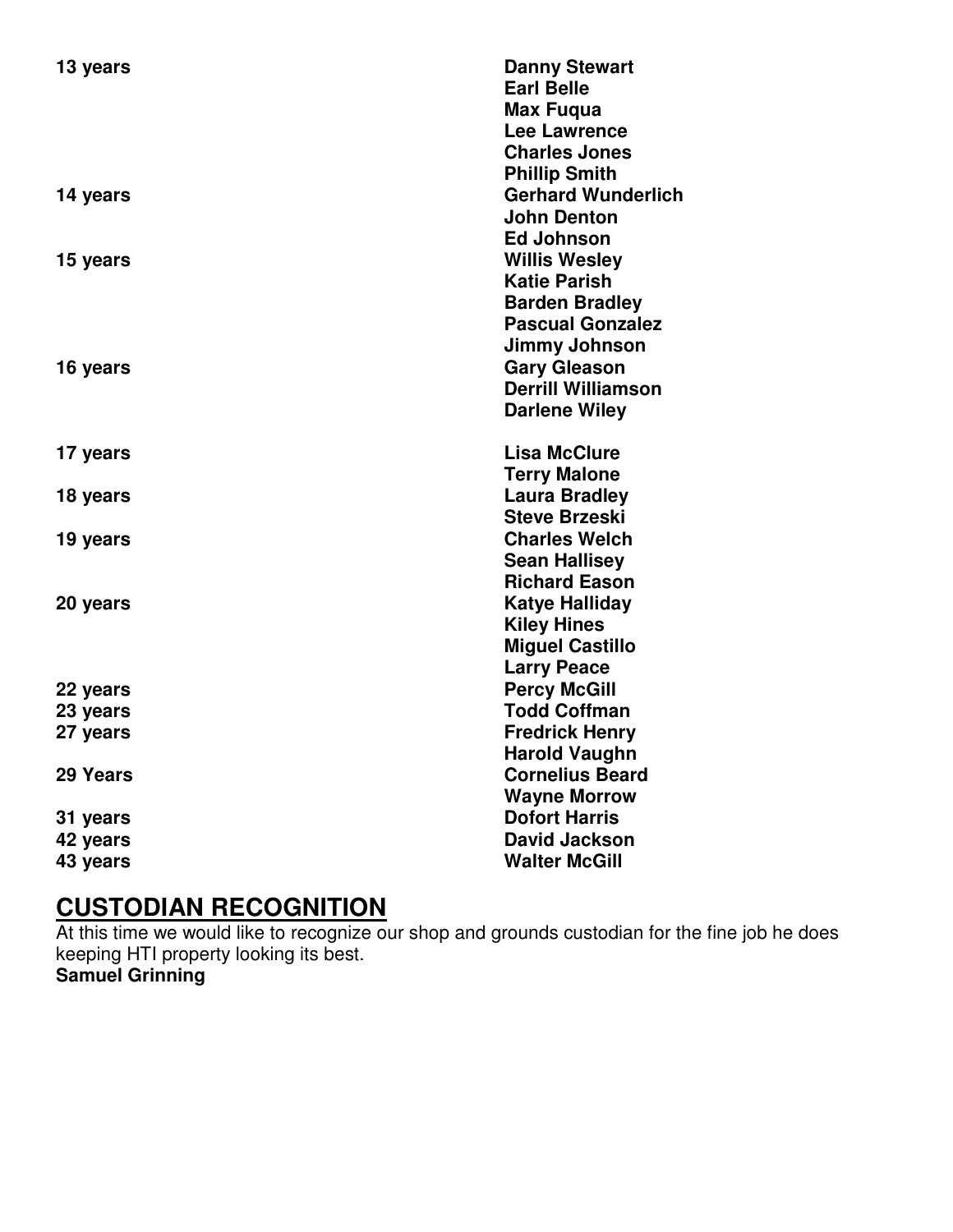#### **SHOP EMPLOYEE OF THE YEAR**

This award recognizes the top shop mechanics for the year. All mechanics employed as of January 1, 2021 were rated on a point system based on Safety, Work Quality, Attitude, Paperwork, Assignments, Clean Work Area, and Attendance.

**1 st Runner-Up John Hayes** 

**2021 Shop Employee of the Year Joseph Morrow**

**Most Improved Contract Contract Contract Pascual Gonzalez Algebra 2016** 

#### **TOP REVENUE**

This award is to recognize the top three drivers for the most revenue produced in the Flatbed Division for 2021:

3<sup>rd</sup> Place<br>2<sup>nd</sup> Place

*<u>Ed Johnson</u>*  **2nd Place Derrill Williamson Shawn Starks** 

### **TOP LOADS**

This award is to recognize the top drivers for the most loads hauled in the year 2021. **Short Haul Division:** 

#### **3rd Place Todd Coffman 2nd Place Willis Wesley Lynn Foster**

#### **MOST MILES**

This award is given for the most miles driven in 2020.

**Flatbed Division: 3<sup>rd</sup> Place Shawn Starks 2<sup>nd</sup> Place Shawn Starks 2**<sup>nd</sup> Place Shawn Starks **2**<sup>nd</sup> Place  **2nd Place Ed Johnson Short Haul Division:**  3<sup>rd</sup> Place<br>2<sup>nd</sup> Placwe

**Derrill Williamson** 

**Jeff Cook** 2<sup>nd</sup> Placwe 2<sup>nd</sup> Placwe Miguel Castillo **Miguel Castillo** 2<sup>nd</sup> Place **Terry Malone** 

#### **BEST M.P.G.**

These awards are based on top individual miles per gallon for 2020. **Flatbed Division:** 

**Short Haul:**<br><sup>3rd</sup> Place

 **3rd Place George McNease**  2<sup>nd</sup> Place Michael Ford<br>
1<sup>st</sup> Place **Michael Ford David Woodard** 

 **3<sup>rd</sup> Place Fredrick Henry 2<sup>nd</sup> Place <b>Fredrick Henry** 2<sup>nd</sup> Place  **2nd Place Cornelius Beard Dofort Harris**